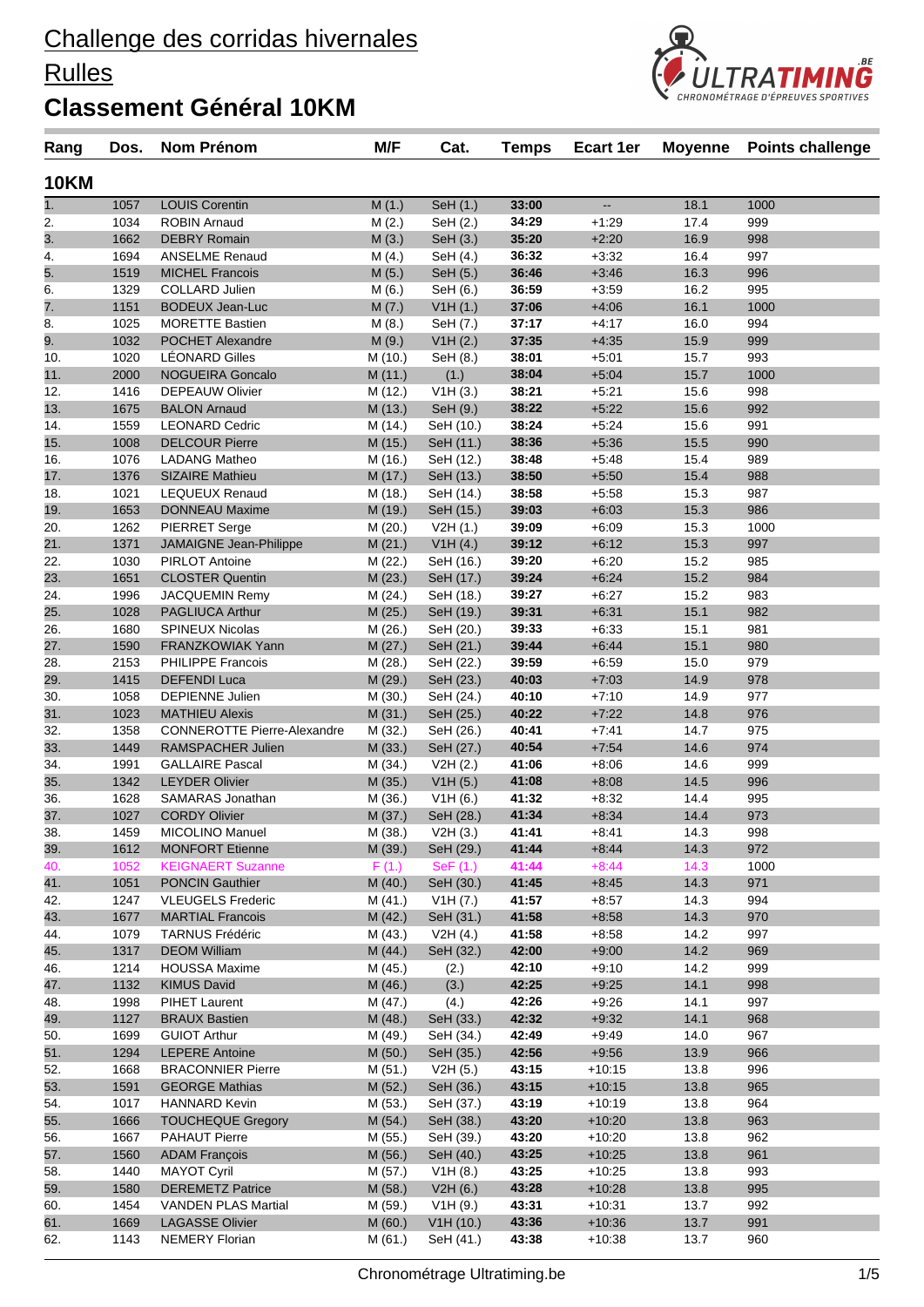### **Rulles**



| Rang         | Dos.         | Nom Prénom                                      | M/F                  | Cat.                          | <b>Temps</b>   | <b>Ecart 1er</b>     | <b>Moyenne</b> | <b>Points challenge</b> |
|--------------|--------------|-------------------------------------------------|----------------------|-------------------------------|----------------|----------------------|----------------|-------------------------|
| 63.          | 1156         | <b>WATELET Francois</b>                         | M (62.)              | V1H(11.)                      | 43:41          | $+10:41$             | 13.7           | 990                     |
| 64.          | 1582         | <b>DIDIER Cyril</b>                             | M (63.)              | SeH (42.)                     | 43:47          | $+10.47$             | 13.7           | 959                     |
| 65.          | 1041         | <b>WILKIN Arthur</b>                            | M(64.)               | SeH (43.)                     | 43:50          | $+10:50$             | 13.6           | 958                     |
| 66.          | 1370         | <b>LAMBERTY Stephanie</b>                       | F(2.)                | V1F(1.)                       | 43:52          | $+10:52$             | 13.6           | 1000                    |
| 67.          | 1159         | <b>GENGLER Arnaud</b>                           | M (65.)              | SeH (44.)                     | 43:58          | $+10.58$             | 13.6           | 957                     |
| 68.          | 1502         | PENNETREAU Jean-Francois                        | M (66.)              | V1H(12.)                      | 43:58          | $+10.58$             | 13.6           | 989                     |
| 69.          | 1686         | <b>BALON Pascal</b>                             | M (67.)              | V1H (13.)                     | 44:03          | $+11:03$             | 13.6           | 988                     |
| 70.          | 1638         | <b>OGER Noel</b>                                | M (68.)              | V2H (7.)                      | 44:07          | $+11:07$             | 13.6           | 994                     |
| 71.          | 1427         | <b>BIHAIN Bernard</b>                           | M (69.)              | V2H(8.)                       | 44:13          | $+11:13$             | 13.5           | 993                     |
| 72.          | 1149         | <b>LECOMTE Lionel</b>                           | M (70.)              | (5.)                          | 44:18          | $+11:18$             | 13.5           | 996                     |
| 73.          | 1227         | <b>THIRY David</b>                              | M(71.)               | V1H (14.)                     | 44:18          | $+11:18$             | 13.5           | 987                     |
| 74.          | 1616         | PIERRARD Christian                              | M (72.)              | V2H(9.)                       | 44:21          | $+11:21$             | 13.5           | 992                     |
| 75.          | 1379         | <b>BEVER Nicolas</b>                            | M(73.)               | SeH (45.)                     | 44:27          | $+11:27$             | 13.5           | 956                     |
| 76.          | 1659         | <b>CANDIDO Michel</b>                           | M (74.)              | V1H(15.)                      | 44:29          | $+11.29$             | 13.4           | 986                     |
| 77.          | 1670         | <b>PIERRET Benoit</b>                           | M (75.)              | V1H(16.)                      | 44:43          | $+11.43$             | 13.4           | 985                     |
| 78.<br>79.   | 1671<br>1635 | <b>GOFFIN Marcel</b><br><b>TOUSSAINT Justin</b> | M (76.)<br>M (77.)   | V2H (10.)                     | 44:45<br>44:48 | $+11.45$<br>$+11.48$ | 13.4<br>13.3   | 991<br>1000             |
| 80.          | 1673         | <b>BRIQUET Noah</b>                             |                      | JeuH $(1.)$<br>JeuH $(2.)$    | 44:49          | $+11.49$             | 13.3           | 999                     |
| 81.          | 1583         | <b>DIDIER Alain</b>                             | M (78.)<br>M (79.)   | V2H (11.)                     | 45:07          | $+12:07$             | 13.3           | 990                     |
| 82.          | 1565         | <b>BLOCK Francis</b>                            | M(80.)               | V3H(1.)                       | 45:10          | $+12:10$             | 13.2           | 1000                    |
| 83.          | 1479         | <b>JEMINE Benoit</b>                            | M(81.)               | V1H (17.)                     | 45:26          | $+12:26$             | 13.2           | 984                     |
| 84.          | 1009         | <b>DEMARCHE Florian</b>                         | M (82.)              | SeH (46.)                     | 45:26          | $+12.26$             | 13.2           | 955                     |
| 85.          | 1600         | <b>HISLAIRE</b> Ives                            | M (83.)              | V2H (12.)                     | 45:27          | $+12:27$             | 13.2           | 989                     |
| 86.          | 1676         | <b>MIGNON Julien</b>                            | M (84.)              | SeH (47.)                     | 45:45          | $+12:45$             | 13.1           | 954                     |
| 87.          | 1101         | <b>MAQUET Mateo</b>                             | M (85.)              | SeH (48.)                     | 45:48          | $+12:48$             | 13.1           | 953                     |
| 88.          | 1131         | <b>DEHEZ Romain</b>                             | M (86.)              | SeH (49.)                     | 45:53          | $+12:53$             | 13.0           | 952                     |
| 89.          | 1045         | <b>DELAIT Olivier</b>                           | M (87.)              | V2H (13.)                     | 45:53          | $+12:53$             | 13.0           | 988                     |
| 90.          | 1152         | <b>DEKEYSER Alexandre</b>                       | M (88.)              | V2H (14.)                     | 45:56          | $+12:56$             | 13.0           | 987                     |
| 91.          | 1142         | VANCANFORD Dylan                                | M (89.)              | SeH (50.)                     | 45:57          | $+12:57$             | 13.0           | 951                     |
| 92.          | 1114         | <b>GOFFIN Jean-Claude</b>                       | M (90.)              | (6.)                          | 45:58          | $+12:58$             | 13.0           | 995                     |
| 93.          | 1264         | <b>DECOLLE Maxime</b>                           | M (91.)              | SeH (51.)                     | 45:59          | $+12:59$             | 13.0           | 950                     |
| 94.          | 1282         | <b>WEBER Franck</b>                             | M (92.)              | V1H (18.)                     | 46:07          | $+13:07$             | 13.0           | 983                     |
| 95.          | 1331         | <b>GILLET Francois</b>                          | M (93.)              | SeH (52.)                     | 46:11          | $+13:11$             | 12.9           | 949                     |
| 96.          | 1683         | <b>PICKE Herve</b>                              | M (94.)              | V2H (15.)                     | 46:14          | $+13:14$             | 12.9           | 986                     |
| 97.          | 1596         | <b>GRÉGOIRE Yohan</b>                           | M (95.)              | SeH (53.)                     | 46:23          | $+13:23$             | 12.9           | 948                     |
| 98.          | 1043         | <b>BOURGUIGNON Laurent</b>                      | M (96.)              | V2H (16.)                     | 46:23          | $+13.23$             | 12.9           | 985                     |
| 99.          | 1002         | <b>BOURGUIGNON Arnaud</b>                       | M (97.)              | V1H(19.)                      | 46:32          | $+13:32$             | 12.8           | 982                     |
| 100.         | 1611         | <b>MINSIER Yves</b>                             | M (98.)              | V1H (20.)                     | 46:32          | $+13:32$             | 12.8           | 981                     |
| 101.         | 1024         | <b>MICHAUX Wivine</b>                           | F(3.)                | V1F(2.)                       | 46:33          | $+13:33$             | 12.8           | 999                     |
| 102.         | 1630         | STÉPHANE Meinguet                               | M (99.)              | V1H (21.)                     | 46:34          | $+13:34$             | 12.8           | 980                     |
| 103.         | 1585         | <b>BLAISON Yannick</b>                          | M (100.)             | V1H (22.)                     | 46:35          | $+13:35$             | 12.8           | 979                     |
| 104.         | 1015         | <b>GILSON Delphine</b>                          | F(4.)                | V1F(3.)                       | 46:37          | $+13:37$             | 12.8           | 998                     |
| 105.         | 1663         | FILBICHE Jordan                                 | M (101.)             | SeH (54.)                     | 47:00          | $+14:00$             | 12.7           | 947                     |
| 106.         | 1681         | <b>BECHET Olivier</b>                           | M (102.)             | V1H (23.)                     | 47:02          | $+14.02$             | 12.7           | 978                     |
| 107.         | 1550         | ROBERT Jean-Baptiste                            | M (103.)             | SeH (55.)                     | 47:04          | $+14.04$             | 12.7           | 946                     |
| 108.         | 1615         | <b>NICOLAY Bernard</b>                          | M (104.)             | V3H(2.)                       | 47:19          | $+14.19$             | 12.6           | 999                     |
| 109.         | 1006         | <b>CENNÉ Philippe</b>                           | M (105.)             | V2H (17.)                     | 47:22          | $+14:22$             | 12.6           | 984                     |
| 110.         | 1031         | <b>PIRON Christophe</b>                         | M (106.)             | V1H (24.)                     | 47:25          | $+14.25$             | 12.6           | 977                     |
| 111.         | 1474         | <b>BERTRAND Christophe</b>                      | M (107.)             | V1H (25.)                     | 47:29          | $+14.29$             | 12.6           | 976                     |
| 112.         | 1238         | <b>RACELLE Vincent</b>                          | M (108.)             | SeH (56.)                     | 47:33          | $+14.33$             | 12.6           | 945                     |
| 113.         | 1598         | <b>GRUSLIN Fabrice</b>                          | M (109.)             | V2H (18.)                     | 47:34          | $+14:34$             | 12.6           | 983                     |
| 114.         | 1672         | <b>BERTRAND Denis</b>                           | M (110.)             | V1H (26.)                     | 47:39          | $+14.39$             | 12.5           | 975                     |
| 115.         | 1604         | <b>LAMORT Samuel</b>                            | M (111.)             | V1H (27.)                     | 47:43<br>47:44 | $+14.43$<br>$+14.44$ | 12.5           | 974                     |
| 116.<br>117. | 1272<br>1562 | <b>HOUBA Maxime</b><br><b>BELLENGER Jordan</b>  | M (112.)<br>M (113.) | SeH (57.)                     | 47:44          | $+14.44$             | 12.5<br>12.5   | 944<br>943              |
| 118.         | 1618         | <b>PLIER Christophe</b>                         | M (114.)             | SeH (58.)<br>V1H (28.)        | 47:46          | $+14.46$             | 12.5           | 973                     |
| 119.         | 1563         | <b>BELLENGER Elisé-Roger</b>                    | M (115.)             | V2H (19.)                     | 47:46          | $+14.46$             | 12.5           | 982                     |
| 120.         | 1555         | QUIBUS Jean-Luc                                 | M (116.)             | SeH (59.)                     | 47:46          | +14:46               | 12.5           | 942                     |
| 121.         | 1353         | <b>ROLAND Eloise</b>                            | F(5.)                | $\mathsf{SeF}\left(2.\right)$ | 47:55          | $+14:55$             | 12.5           | 999                     |
| 122.         | 1712         | <b>HERMAN Eric</b>                              | M (117.)             | V1H (29.)                     | 47:56          | $+14.56$             | 12.5           | 972                     |
| 123.         | 1144         | <b>TENEY Pierre-Yves</b>                        | M (118.)             | SeH (60.)                     | 48:08          | $+15:08$             | 12.4           | 941                     |
| 124.         | 1069         | <b>FELTGEN Stephane</b>                         | M (119.)             | V1H (30.)                     | 48:14          | $+15:14$             | 12.4           | 971                     |
| 125.         | 1436         | <b>TARNUS Noémie</b>                            | F(6)                 | <b>SeF</b>                    | 48:18          | $+15:18$             | 12.4           | 998                     |
| 126.         | 1627         | ROSSI Romain                                    | M (120.)             | V2H (20.)                     | 48:20          | $+15.20$             | 12.4           | 981                     |
|              |              |                                                 |                      |                               |                |                      |                |                         |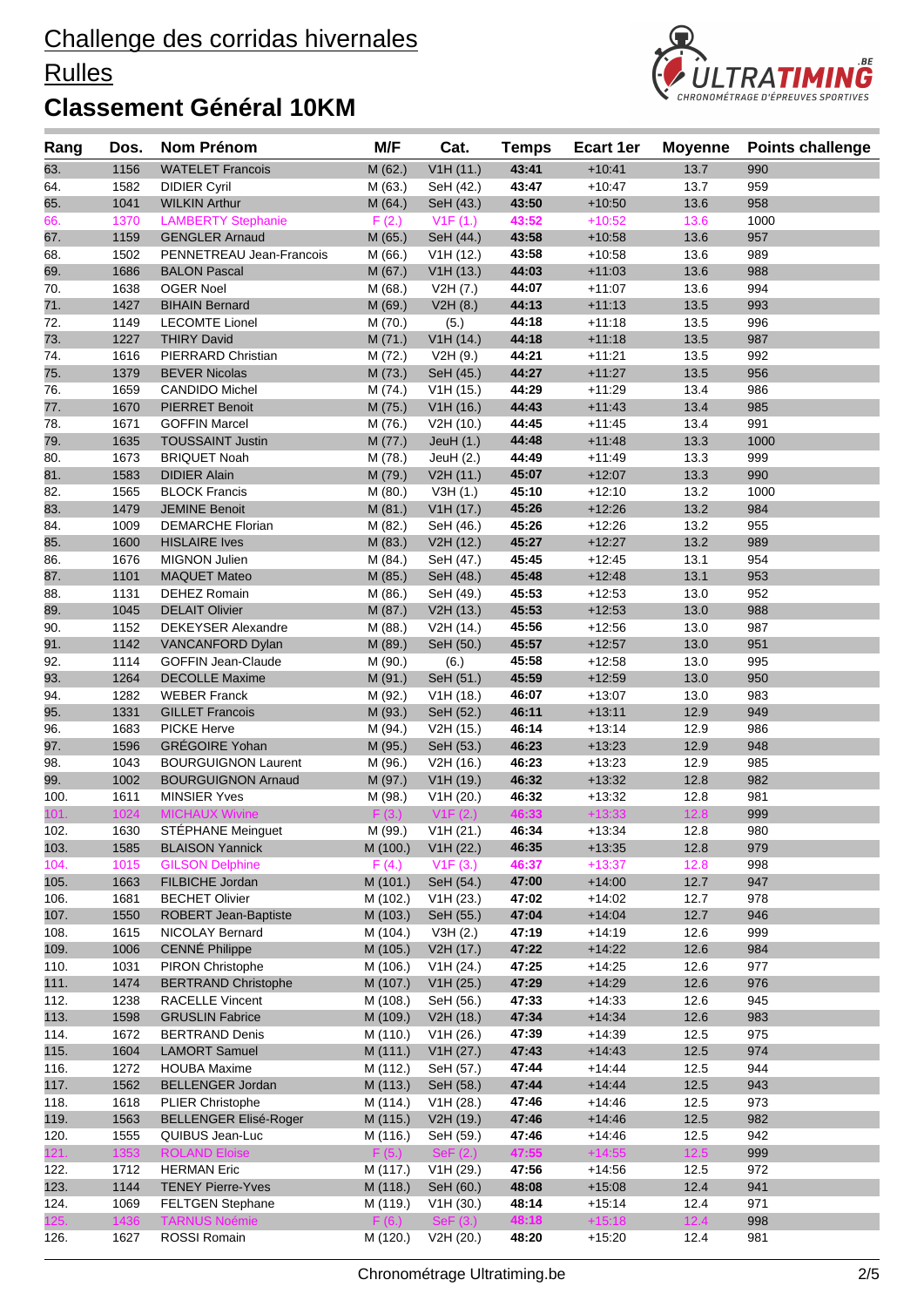### **Rulles**



| Rang         | Dos.         | <b>Nom Prénom</b>                                | M/F                  | Cat.                   | <b>Temps</b>   | Ecart 1er            | <b>Moyenne</b> | <b>Points challenge</b> |
|--------------|--------------|--------------------------------------------------|----------------------|------------------------|----------------|----------------------|----------------|-------------------------|
|              |              | <b>XHAFERAJ Shefiko</b>                          | F(7.)                | $\mathsf{SeF}\ (4.)$   | 48:25          |                      | 12.3           | 997                     |
| 128.         | 1455         | <b>THEATRE Michel</b>                            | M (121.)             | V2H (21.)              | 48:26          | $+15.26$             | 12.3           | 980                     |
| 129.         | 1593         | <b>GIOT Yannic</b>                               | M (122.)             | V1H (31.)              | 48:29          | $+15:29$             | 12.3           | 970                     |
| 130.         | 1679         | <b>MACAUX Guillaume</b>                          | M (123.)             | SeH (61.)              | 48:30          | $+15:30$             | 12.3           | 940                     |
| 131.         | 1581         | <b>DEWAELE Ludovic</b>                           | M (124.)             | V1H (32.)              | 48:36          | $+15:36$             | 12.3           | 969                     |
| 132.         | 1654         | <b>THOME Jean</b>                                | M (125.)             | V2H (22.)              | 48:43          | $+15:43$             | 12.3           | 979                     |
| 133.         | 1141         | <b>NALINNES Marc-Antoine</b>                     | M (126.)             | SeH (62.)              | 48:50          | $+15:50$             | 12.2           | 939                     |
| 134.         | 1619         | POCHET Romuald                                   | M (127.)             | V1H (33.)              | 48:52          | $+15.52$             | 12.2           | 968                     |
| 135.         | 1718         | <b>ROLAND Romeu</b>                              | M (128.)             | SeH (63.)              | 48:59          | $+15:59$             | 12.2           | 938                     |
| 136.         | 1036         | <b>STEFFEN Thomas</b>                            | M (129.)             | SeH (64.)              | 49:07          | $+16:07$             | 12.2           | 937                     |
| 37.          | 1138         | <b>VORILLION Sophie</b>                          | F (8.)               | SeF(5.)                | 49:07          | $+16:07$             | 12.2           | 996                     |
| 138.         | 1185         | <b>MARCHAL Etienne</b>                           | M (130.)             | V3H(3.)                | 49:10          | $+16:10$             | 12.2           | 998                     |
| 139.         | 1701         | <b>COTON Philippe</b>                            | M (131.)             | V2H (23.)              | 49:13          | $+16:13$             | 12.1           | 978                     |
| 140.         | 1386         | <b>SHXIRAMBERE Robert</b>                        | M (132.)             | V2H (24.)              | 49:22          | $+16:22$             | 12.1           | 977                     |
| 141.         | 1367         | <b>DISCOURS Jean Claude</b>                      | M (133.)             | V3H(4.)                | 49:23          | $+16:23$             | 12.1           | 997                     |
| 142.         | 1323         | <b>LORANT Nicolas</b>                            | M (134.)             | SeH (65.)              | 49:25          | $+16.25$             | 12.1           | 936                     |
| 143.         | 1158         | <b>THOMAS Dylan</b>                              | M (135.)             | SeH (66.)              | 49:30          | $+16:30$             | 12.1           | 935                     |
| 144.         | 1597         | <b>GRUSLIN Julian</b>                            | M (136.)             | JeuH $(3.)$            | 49:30          | $+16:30$             | 12.1           | 998                     |
| 145.         | 1674         | <b>BRIQUET David</b>                             | M (137.)             | V1H (34.)              | 49:36          | $+16:36$             | 12.0           | 967                     |
| 146.         | 1634         | <b>THERER Romain</b>                             | M (138.)             | V1H (35.)              | 49:40          | $+16.40$             | 12.0           | 966                     |
| 147.         | 1643         | <b>SCHMITT Michel</b>                            | M (139.)             | V1H (36.)              | 49:56          | $+16:56$             | 12.0           | 965                     |
| 148.         | 247          | <b>CROCHET Erwann</b>                            | M (140.)             | SeH (67.)              | 49:58          | $+16:58$             | 12.0           | 934                     |
| 149.         | 1369         | <b>JEANNIN Océane</b>                            | F(9.)                | SeF(6.)                | 50:00          | $+17:00$             | 12.0           | 995                     |
| 150.         | 1026         | <b>NICAISSE Virginie</b>                         | F(10.)               | V1F(4.)                | 50:04          | $+17:04$             | 11.9           | 997                     |
| 151.         | 1147         | <b>ROBLAIN Louis</b>                             | M (141.)             | V2H (25.)              | 50:07          | $+17:07$             | 11.9           | 976                     |
| 152.         | 1587         | <b>FELTESSE Renaud</b>                           | M (142.)             | V1H (37.)              | 50:13          | $+17:13$             | 11.9           | 964                     |
| 53.          | 1038         | <b>TRAN Xuan-Mai</b>                             | F(11.)               | V1F(5.)                | 50:13          | $+17:13$             | 11.9           | 996                     |
| 154.         | 1326         | <b>LAURENT Anne</b>                              | F(12.)               | SeF (7.)               | 50:31          | $+17:31$             | 11.8           | 994                     |
| 155.         | 1700         | <b>COTON Aubin</b>                               | M (143.)             | SeH (68.)              | 50:41          | $+17.41$             | 11.8           | 933                     |
| 156.         | 1715         | PEFFFEM Laurent                                  | M (144.)             | V1H (38.)              | 50:45          | $+17:45$             | 11.8           | 963                     |
| 157.         | 1351<br>1547 | <b>ROLAND Etienne</b>                            | M (145.)             | V2H (26.)              | 50:45<br>50:49 | $+17:45$<br>$+17:49$ | 11.8<br>11.8   | 975<br>932              |
| 158.         |              | <b>DESJARDIN Nelson</b>                          | M (146.)             | SeH (69.)              | 50:50          |                      |                |                         |
| 159.         | 1717<br>1690 | <b>MOUKAH Rachid</b>                             | M (147.)             | V2H (27.)<br>SeH (70.) | 50:54          | $+17:50$<br>$+17:54$ | 11.8<br>11.7   | 974<br>931              |
| 160.<br>161. | 1100         | <b>LATRAN Sylvain</b><br><b>SPINEUX Francois</b> | M (148.)<br>M (149.) | SeH (71.)              | 50:58          | $+17:58$             | 11.7           | 930                     |
| 162.         | 1160         | <b>PONCIN Pascal</b>                             | M (150.)             | V2H (28.)              | 50:59          | $+17:59$             | 11.7           | 973                     |
| 163.         | 1644         | <b>GORGEMANS Laurent</b>                         | M (151.)             | V2H (29.)              | 51:03          | $+18:03$             | 11.7           | 972                     |
| 164.         | 1990         | PIERRARD Geoffrey                                | M (152.)             | SeH (72.)              | 51:03          | $+18:03$             | 11.7           | 929                     |
| 165.         | 1465         | <b>GILLET Elooie</b>                             | F(13.)               | V1F(6.)                | 51:07          | $+18:07$             | 11.7           | 995                     |
| 166.         | 1576         | CHARNEUX Henri                                   |                      | M (153.) V1H (39.)     | 51:10          | $+18:10$             | 11.7           | 962                     |
| 167.         | 1624         | <b>PONSIGNON Pauline</b>                         | F(14.)               | SeF (8.)               | 51:13          | $+18:13$             | 11.7           | 993                     |
| 168.         | 1607         | 1607 N.n.                                        | (1.)                 | (1.)                   | 51:13          | $+18:13$             | 11.7           | 1000                    |
| 169.         | 1425         | <b>HONORE Francois</b>                           | M (154.)             | SeH (73.)              | 51:15          | $+18:15$             | 11.7           | 928                     |
| 170.         | 1610         | <b>MINET Marc</b>                                | M (155.)             | V2H (30.)              | 51:15          | $+18:15$             | 11.7           | 971                     |
| 171.         | 1716         | <b>BAILLIEUX Pauline</b>                         | F(15.)               | V1F (7.)               | 51:18          | $+18:18$             | 11.6           | 994                     |
| 172.         | 19           | <b>LOUISE Wenkin</b>                             | F(16.)               | SeF(9.)                | 51:18          | $+18:18$             | 11.6           | 992                     |
| 173.         | 1327         | <b>GLESNER Sarah</b>                             | F(17.)               | SeF (10.)              | 51:23          | $+18:23$             | 11.6           | 991                     |
| 174.         | 1018         | <b>HANNARD Quentin</b>                           | M (156.)             | SeH (74.)              | 51:27          | +18:27               | 11.6           | 927                     |
| 175.         | 1176         | <b>ARNOULD Anne-Francoise</b>                    | F(18.)               | V2F(1.)                | 51:46          | $+18:46$             | 11.5           | 1000                    |
| 176.         | 1136         | <b>TEKEM Christian</b>                           | M (157.)             | V1H (40.)              | 52:01          | $+19.01$             | 11.5           | 961                     |
| 177.         | 1066         | <b>ADAM Aurélien</b>                             | M (158.)             | SeH (75.)              | 52:06          | $+19:06$             | 11.5           | 926                     |
| 178.         | 1325         | <b>ADAM Xavier</b>                               | M (159.)             | SeH (76.)              | 52:09          | $+19:09$             | 11.5           | 925                     |
| 179.         | 1330         | <b>LAURANT Noemie</b>                            | F(19.)               | SeF (11.)              | 52:17          | $+19:17$             | 11.4           | 990                     |
| 180.         | 1013         | <b>GILLARDIN Laurent</b>                         | M (160.)             | SeH (77.)              | 52:21          | $+19.21$             | 11.4           | 924                     |
| 181.         | 1042         | <b>ZIMMER Aurelien</b>                           | M (161.)             | SeH (78.)              | 52:28          | $+19:28$             | 11.4           | 923                     |
| 182.         | 1498         | <b>BAIJOT Regine</b>                             | F(20.)               | V2F(2.)                | 52:36          | $+19:36$             | 11.4           | 999                     |
| 183.         | 1169         | <b>NEUBERG Bastien</b>                           | M (162.)             | SeH (79.)              | 52:42          | $+19:42$             | 11.3           | 922                     |
| 184.         | 1650         | <b>LABAR Alexandra</b>                           | F(21.)               | V1F(8.)                | 52:53          | $+19:53$             | 11.3           | 993                     |
| 185.         | 1695         | <b>BRAUX Mathieu</b>                             | M (163.)             | SeH (80.)              | 52:55          | $+19:55$             | 11.3           | 921                     |
| 186.         | 1649         | <b>MINE Cedric</b>                               | M (164.)             | V1H(41.)               | 52:56          | +19:56               | 11.3           | 960                     |
| 187.         | 1495         | <b>GOBERT Sophie</b>                             | F(22.)               | SeF (12.)              | 53:07          | $+20:07$             | $11.2$         | 989                     |
| 188.         | 1497         | SAUSSU Christophe                                | M (165.)             | V1H (42.)              | 53:07          | $+20:07$             | 11.2           | 959                     |
| 189.         | 1065         | <b>WELVAERT Jules</b>                            | M (166.)             | V3H(5.)                | 53:07          | $+20:07$             | 11.2           | 996                     |
| 190.         | 1713         | <b>ARCHEN Clementine</b>                         | F(23.)               | SeF (13.)              | 53:08          | $+20:08$             | 11.2           | 988                     |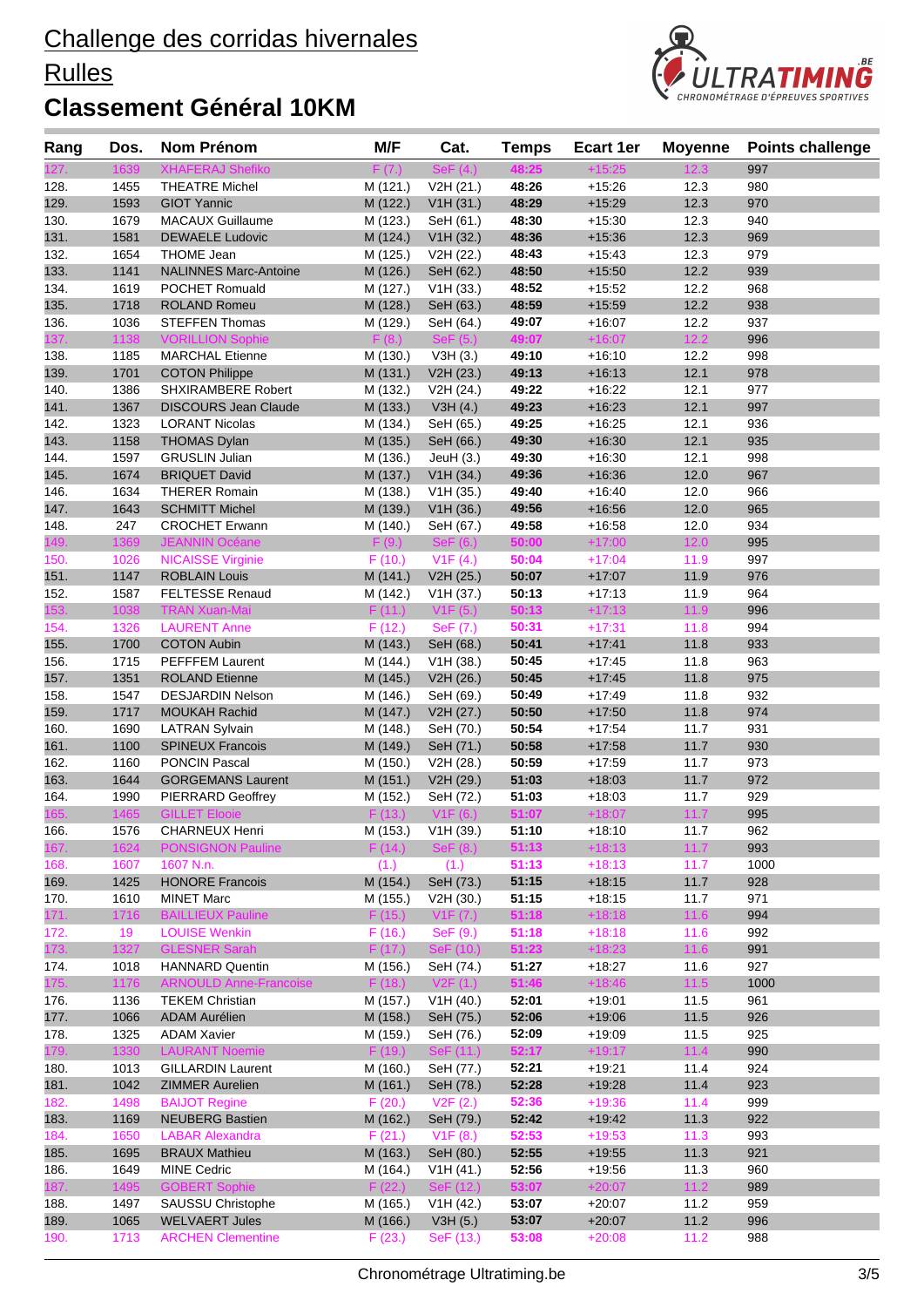### **Rulles**



| Rang         | Dos.         | Nom Prénom                                     | M/F                  | Cat.                   | <b>Temps</b>       | <b>Ecart 1er</b>     | <b>Moyenne</b> | <b>Points challenge</b> |
|--------------|--------------|------------------------------------------------|----------------------|------------------------|--------------------|----------------------|----------------|-------------------------|
| 191.         | 1492         | LOOTVOET Cedric                                | M (167.)             | (7.)                   | 53:14              | $+20:14$             | 11.2           | 994                     |
| 192.         | 1621         | POMES Jonathan                                 | M (168.)             | V1H (43.)              | 53:16              | $+20.16$             | 11.2           | 958                     |
| 193.         | 1719         | CLAU Bryan?                                    | M (169.)             | SeH (81.)              | 53:21              | $+20:21$             | 11.2           | 920                     |
| 194.         | 1685         | <b>BASTIEN Laurent</b>                         | M (170.)             | V1H (44.)              | 53:22              | $+20:22$             | 11.2           | 957                     |
| 195.         | 1620         | POLEGATO Fabrice                               | M (171.)             | V1H (45.)              | 53:22              | $+20:22$             | 11.2           | 956                     |
| 196.         | 1321         | <b>HENON Kathy</b>                             | F(24.)               | SeF (14.)              | 53:32              | $+20:32$             | 11.2           | 987                     |
| 197.         | 1408         | <b>CHEVALIER Cyril</b>                         | M (172.)             | SeH (82.)              | 53:37              | $+20:37$             | 11.1           | 919                     |
| 198.         | 1118         | FROGNET Dany                                   | M (173.)             | V2H (31.)              | 53:43              | $+20.43$             | 11.1           | 970                     |
| 199.         | 1601         | <b>HUDELOT Marine</b>                          | F (25.)              | SeF (15.)              | 53:44              | $+20:44$             | 11.1           | 986                     |
| 200.         | 1602         | <b>HUDELOT Eric</b>                            | M (174.)             | V3H(6.)                | 53:44              | $+20:44$             | 11.1           | 995                     |
| 201.         | 1661         | <b>PETIT Dina</b>                              | F(26.)               | SeF (16.)              | 53:45              | $+20:45$             | 11.1           | 985                     |
| 202.         | 1642         | <b>PRESER Frederci</b>                         | M (175.)             | V1H (46.)              | 53:49              | $+20.49$             | 11.1           | 955                     |
| 203.         | 1126         | <b>WALTZING Helene</b>                         | F(27.)               | SeF (17.)              | 53:58              | $+20:58$             | 11.1           | 984                     |
| 204.         | 1281         | <b>WEBER Nathalie</b>                          | F(28.)               | V1F(9.)                | 54:11              | $+21:11$             | 11.0           | 992                     |
| 205.         | 1652         | <b>DIEZ Vincent</b>                            | M (176.)             | V2H (32.)              | 54:12              | $+21:12$             | 11.0           | 969                     |
| 206.         | 1014         | <b>GILLET Philippe</b>                         | M (177.)             | V1H (47.)              | 54:14              | $+21:14$             | 11.0           | 954                     |
| 207.         | 1055         | <b>ROMPEN Arnaud</b>                           | M (178.)             | SeH (83.)              | 54:17              | $+21:17$             | 11.0           | 918                     |
| 208.         | 1261         | <b>MARCHAND Anne-Francoise</b>                 | F(29.)               | (1.)                   | 54:20              | $+21:20$             | 11.0           | 1000                    |
| 209.         | 1199         | <b>DERIDDER Marc</b>                           | M (179.)             | SeH (84.)              | 54:21              | $+21:21$             | 11.0           | 917                     |
| 210.         | 1016<br>1698 | <b>GREGOIRE Alain</b><br><b>ZELER Malaurie</b> | M (180.)             | V1H (48.)<br>SeF (18.) | 54:27<br>54:27     | $+21:27$<br>$+21:27$ | 11.0<br>11.0   | 953                     |
| 211.<br>212. | 1697         | <b>GOURMET Romain</b>                          | F(30.)               |                        | 54:28              | $+21.28$             | 11.0           | 983<br>916              |
|              | 1077         |                                                | M (181.)             | SeH (85.)              | 54:33              | $+21:33$             | 11.0           | 994                     |
| 213.<br>214. | 1439         | <b>ZIMMER Guibert</b><br><b>MARTHUS Pierre</b> | M (182.)<br>M (183.) | V3H (7.)<br>V1H (49.)  | 54:34              | $+21:34$             | 10.9           | 952                     |
| 215.         | 1184         | <b>GIOT Geraldine</b>                          | F(31.)               | V2F(3.)                | 54:38              | $+21:38$             | 10.9           | 998                     |
| 216.         | 1003         | <b>BOUVY Catherine</b>                         | F(32.)               | SeF (19.)              | 54:42              | $+21:42$             | 10.9           | 982                     |
| 217.         | 1574         | <b>CAILLAT David</b>                           | M (184.)             | V1H (50.)              | 55:01              | $+22:01$             | 10.9           | 951                     |
| 218.         | 1292         | <b>THOMAS Elodie</b>                           | F(33.)               | SeF (20.)              | 55:14              | $+22:14$             | 10.8           | 981                     |
| 219.         | 314          | <b>MORTIER Angélique</b>                       | F(34.)               | SeF (21.)              | 55:14              | $+22:14$             | 10.8           | 980                     |
| 220.         | 1226         | <b>COUVERT Jacques</b>                         | M (185.)             | V3H(8.)                | 55:18              | $+22:18$             | 10.8           | 993                     |
| 221.         | 1124         | <b>VALERIE Simon</b>                           | F(35.)               | V1F(10.)               | 55:20              | $+22:20$             | 10.8           | 991                     |
| 222.         | 1523         | 1523 N.n.                                      | (2.)                 | (2.)                   | 55:23              | $+22:23$             | 10.8           | 999                     |
| 223.         | 1640         | <b>WAGNER Curt</b>                             | M (186.)             | V3H(9.)                | 55:38              | $+22:38$             | 10.7           | 992                     |
| 224.         | 1044         | <b>DEGROTTE Sofie</b>                          | F(36.)               | V2F(4.)                | 55:50              | $+22:50$             | 10.7           | 997                     |
| 225.         | 1137         | <b>DION Florence</b>                           | F(37.)               | V1F(11.)               | 55:53              | $+22:53$             | 10.7           | 990                     |
| 226.         | 1995         | LOUTSCH Hugo                                   | M (187.)             | SeH (86.)              | 55:57              | $+22:57$             | 10.7           | 915                     |
| 227          | 1617         | <b>PIRENNE Véronique</b>                       | F (38.)              | V1F(12.)               | 55:59              | $+22:59$             | 10.7           | 989                     |
| 228.         | 1575         | <b>CARLINO Michel</b>                          | M (188.)             | SeH (87.)              | 56:02              | $+23:02$             | 10.7           | 914                     |
| 229.         | 1693         | <b>FELLERIGH Guy</b>                           | M (189.)             | V1H (51.)              | 56:19              | $+23:19$             | 10.6           | 950                     |
| 230.         | 1153         | <b>WENKIN Justine</b>                          | F (39.)              | SeF (22.)              | 56:33              | $+23:33$             | 10.6           | 979                     |
| 231.         | 1687         | <b>KERGER Valerie</b>                          | F(40.)               | V1F(13.)               | 56:48              | $+23:48$             | 10.5           | 988                     |
| 232.         | 1688         | <b>JEAN Laetitia</b>                           | F(41.)               | SeF (23.)              | 56:49              | $+23:49$             | 10.5           | 978                     |
| 233.         | 1658         | <b>KLEIN Marie-France</b>                      | F(42.)               | V3F(1.)                | 56:51              | $+23:51$             | 10.5           | 1000                    |
| 234.         | 1714         | <b>GRAAS Fabrice</b>                           | M (190.)             | V1H (52.)              | 56:57              | $+23:57$             | 10.5           | 949                     |
| 235.         | 1682         | <b>DOLFINI Aurelie</b>                         | F(43.)               | V1F(14.)               | 57:11              | $+24:11$             | 10.4           | 987                     |
| 236.         | 1641         | <b>GILSON Laurence</b>                         | F(44.)               | V1F(15.)               | 57:30              | $+24:30$             | 10.4           | 986                     |
| 237.         | 1007         | CURÉ Yoann                                     | M (191.)             | SeH (88.)              | 58:16              | $+25:16$             | 10.3           | 913                     |
| 238.         | 1444         | <b>MOREIRA Tiago</b>                           | M (192.)             | SeH (89.)              | 58:20              | $+25:20$             | 10.2           | 912                     |
| 239.         | 1606         | <b>LIMBOURG Marie</b>                          | F(45.)               | V1F(16.)               | 58:38              | $+25:38$             | 10.2           | 985                     |
| 240.         | 1614         | <b>NEYENS Florence</b>                         | F(46.)               | SeF (24.)              | 58:38              | $+25:38$             | 10.2           | 977                     |
| 241.         | 1603         | <b>JANSSEN Gilles</b>                          | M (193.)             | SeH (90.)              | 58:39              | $+25:39$             | 10.2           | 911                     |
| 242.         | 1629         | <b>SEBASTIEN Toussaint</b>                     | M (194.)             | V1H (53.)              | 58:50              | $+25:50$             | 10.1           | 948                     |
| 243.         | 1656         | <b>DEHALU Julle</b>                            | F(47.)               | V <sub>1</sub> F (17.) | 58:54              | $+25:54$             | 10.1           | 984                     |
| 244.         | 1365         | <b>DEBLIRE Severine</b>                        | F(48.)               | SeF (25.)              | 59:03              | $+26:03$             | 10.1           | 976                     |
| 245.         | 1646         | <b>PIERRARD Vicky</b>                          | F(49.)               | V1F(18.)               | 59:03              | $+26:03$             | 10.1           | 983                     |
| 246.         | 1274         | <b>GUILLAUME Benedicte</b>                     | F(50.)               | V1F(19.)               | 59:04              | $+26:04$             | 10.1           | 982                     |
| 247.         | 1648         | <b>MAZEAW Virginie</b>                         | F(51.)               | V1F(20.)               | 59:12              | $+26:12$             | 10.1           | 981                     |
| 248.         | 1645         | <b>MAZEAU Emmanuel</b>                         | M (195.)             | V1H (54.)              | 59:13              | $+26:13$             | 10.1           | 947                     |
| 249.         | 1706         | <b>COTON Odile</b>                             | F(52.)               | SeF (26.)              | 59:16              | $+26:16$             | 10.1           | 975                     |
| 250.         | 1595<br>1647 | <b>GONRY Frederic</b><br><b>GAGEOT Pascal</b>  | M (196.)<br>M (197.) | V1H (55.)              | 1:00:04<br>1:00:30 | $+27:04$             | 9.9<br>9.9     | 946<br>991              |
| 251.<br>252. | 1709         | <b>GUISSART Alexis</b>                         | M (198.)             | V3H (10.)<br>SeH (91.) | 1:00:40            | $+27:30$<br>$+27:40$ | 9.8            | 910                     |
| 253.         | 1166         | <b>NEUBERG Elodie</b>                          | F(53.)               | SeF (27.)              | 1:00:45            | $+27:45$             | 9.8            | 974                     |
| 254.         | 1655         | <b>BLAISE Virginie</b>                         | F(54.)               | V1F(21.)               | 1:00:54            | $+27:54$             | 9.8            | 980                     |
|              |              |                                                |                      |                        |                    |                      |                |                         |